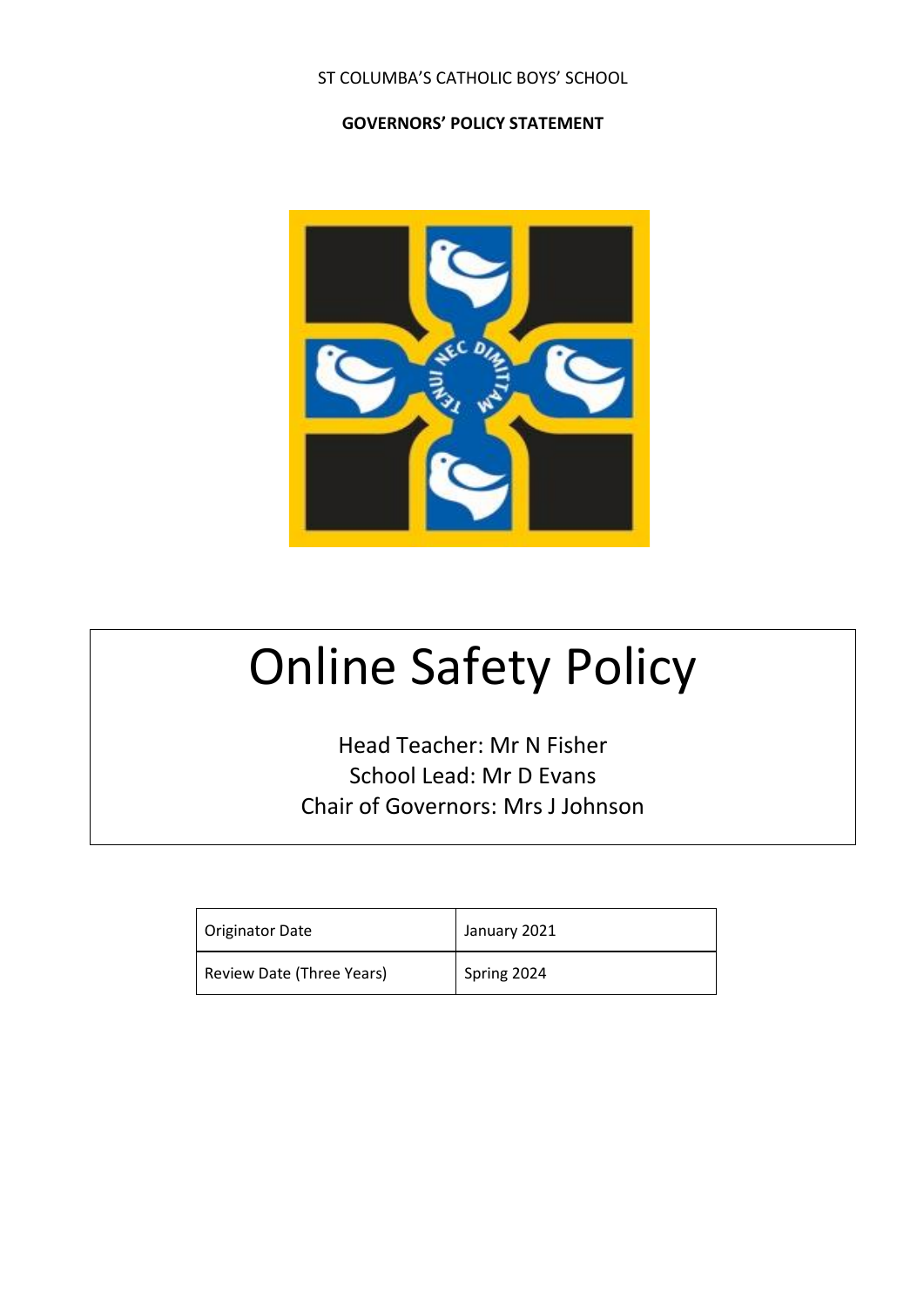# **Contents**

| Appendix 1: Acceptable use agreement (staff, governors, volunteers and visitors). 11 |
|--------------------------------------------------------------------------------------|
|                                                                                      |
| Appendix 3: Online safety training needs - self audit for staff 17                   |
|                                                                                      |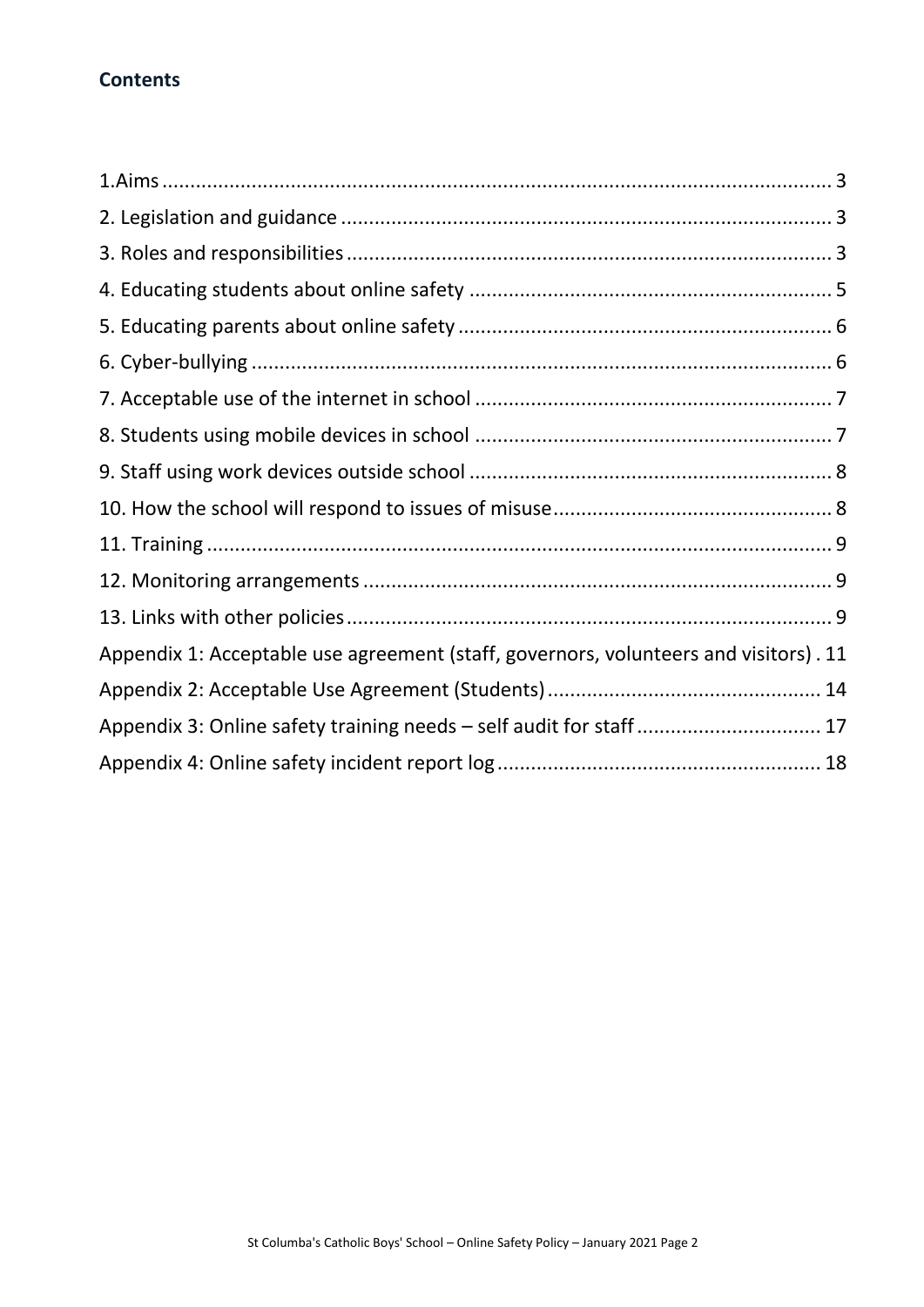# **1. Aims**

Our school aims to:

- Have robust processes in place to ensure the online safety of students, staff, volunteers and governors
- Deliver an effective approach to online safety, which empowers us to protect and educate the whole school community in its use of technology
- Establish clear mechanisms to identify, intervene and escalate an incident, where appropriate

# **2. Legislation and guidance**

This policy is based on the Department for Education's (DfE) statutory safeguarding guidance, Keeping Children Safe in Education, and its advice for schools on:

- [Teaching online safety in schools](https://www.gov.uk/government/publications/teaching-online-safety-in-schools)
- [Preventing and tackling bullying](https://www.gov.uk/government/publications/preventing-and-tackling-bullying) and [cyber-bullying: advice for head teachers and school staff](https://www.gov.uk/government/publications/preventing-and-tackling-bullying)
- [Relationships and sex education](https://www.gov.uk/government/publications/relationships-education-relationships-and-sex-education-rse-and-health-education)
- [Searching, screening and confiscation](https://www.gov.uk/government/publications/searching-screening-and-confiscation)

It also refers to the DfE's guidance on [protecting children from radicalisation.](https://www.gov.uk/government/publications/protecting-children-from-radicalisation-the-prevent-duty)

It reflects existing legislation, including but not limited to th[e Education Act 1996](https://www.legislation.gov.uk/ukpga/1996/56/contents) (as amended), the [Education and Inspections Act 2006](https://www.legislation.gov.uk/ukpga/2006/40/contents) and the [Equality Act 2010.](https://www.legislation.gov.uk/ukpga/2010/15/contents) In addition, it reflects the [Education Act](http://www.legislation.gov.uk/ukpga/2011/21/contents/enacted)  [2011,](http://www.legislation.gov.uk/ukpga/2011/21/contents/enacted) which has given teachers stronger powers to tackle cyber-bullying by, if necessary, searching for and deleting inappropriate images or files on students' electronic devices where they believe there is a 'good reason' to do so.

The policy also takes into account the National Curriculum computing programmes of study.

This policy complies with our funding agreement and articles of association.

## **3. Roles and responsibilities**

### **3.1 The Governing Board**

The Governing Board has overall responsibility for monitoring this policy and holding the Head Teacher to account for its implementation.

The Governing Board will co-ordinate regular meetings with appropriate staff to discuss online safety.

The governor who oversees online safety is the governor with Special Interest in Online Safety.

All governors will:

- Ensure that they have read and understand this policy
- Agree and adhere to the terms on acceptable use of the school's ICT systems and the internet (appendix 3)

#### **3.2 The Head Teacher**

The Head Teacher is responsible for ensuring that staff understand this policy, and that it is being implemented consistently throughout the school.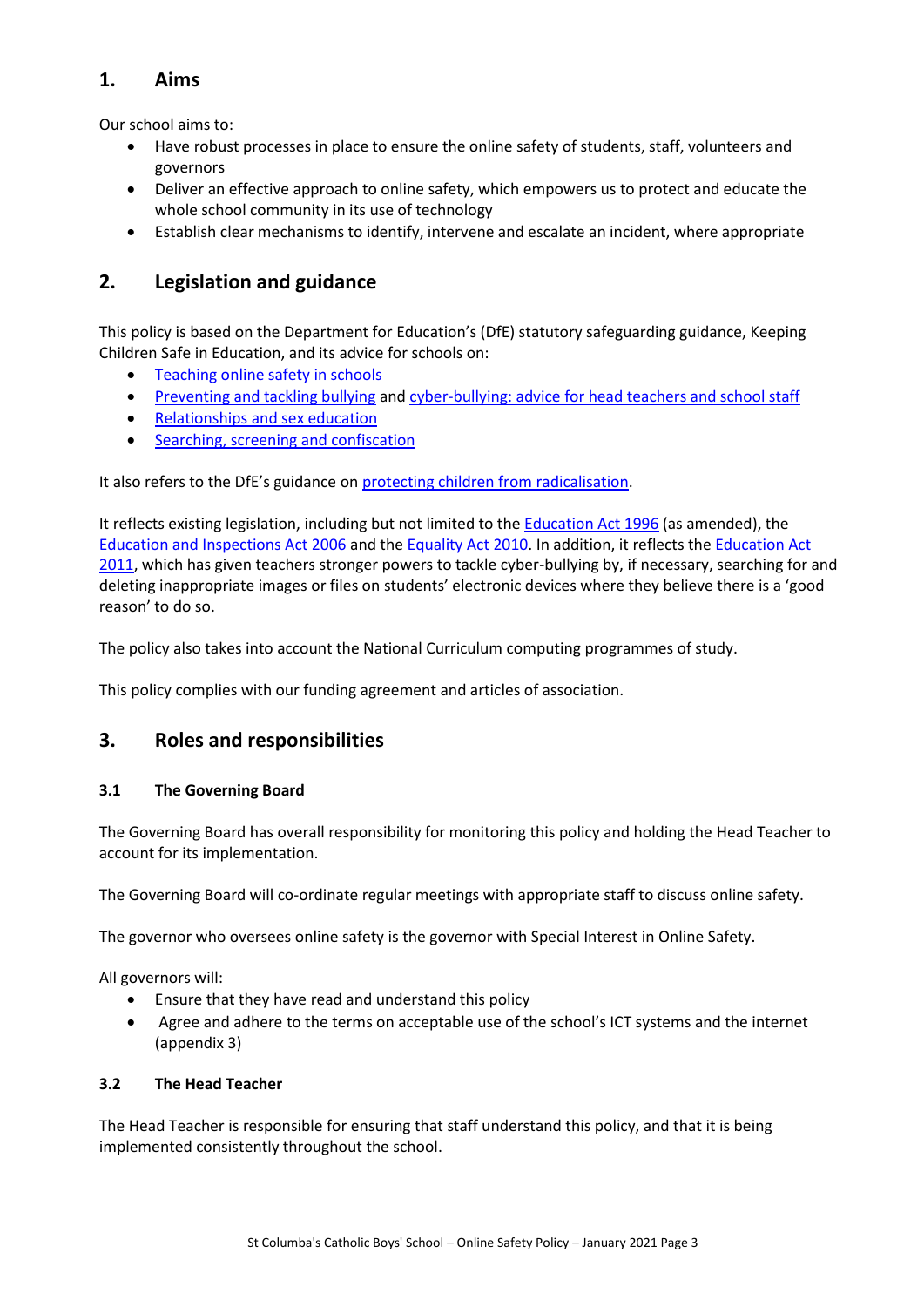## **3.3 The Designated Safeguarding Lead (DSL)**

Details of St Columba's DSL [and deputy/deputies] are set out in our Child Protection and Safeguarding Policy as well as relevant job descriptions.

The DSL takes lead responsibility for online safety in school, in particular:

- Supporting the Head Teacher in ensuring that staff understand this policy and that it is being implemented consistently throughout the school
- Working with the Head Teacher, ICT manager and other staff, as necessary, to address any online safety issues or incidents
- Ensuring that any online safety incidents are logged (see appendix 5) and dealt with appropriately in line with this policy
- Ensuring that any incidents of cyber-bullying are logged and dealt with appropriately in line with the school behaviour policy
- Updating and delivering staff training on online safety (appendix 4 contains a self-audit for staff on online safety training needs)
- Liaising with other agencies and/or external services if necessary
- Ensuring that any incidents of cyber-bullying are dealt with appropriately in line with the school behaviour policy
- Providing regular reports on online safety in school to the Head Teacher and/or Governing Board

This list is not intended to be exhaustive.

### **3.4 The Network Manager**

The Network manager is responsible for:

- Putting in place appropriate filtering and monitoring systems, which are updated on a regular basis and keep students safe from potentially harmful and inappropriate content and contact online while at school, including terrorist and extremist material
- Ensuring that the school's ICT systems are secure and protected against viruses and malware, and that such safety mechanisms are updated regularly
- Blocking access to potentially dangerous sites and, where possible, preventing the downloading of potentially dangerous files
- Ensuring that any online safety incidents are logged (see appendix 5) and dealt with appropriately in line with this policy

This list is not intended to be exhaustive.

## **3.5 All staff and volunteers**

All staff, including contractors and agency staff, and volunteers are responsible for:

- Maintaining an understanding of this policy
- Implementing this policy consistently
- Agreeing and adhering to the terms on acceptable use of the school's ICT systems and the internet (appendix 3), and ensuring that students follow the school's terms on acceptable use (appendices 1 and 2)
- Working with the DSL to ensure that any online safety incidents are logged (see appendix 5) and dealt with appropriately in line with this policy
- Ensuring that any incidents of cyber-bullying are dealt with appropriately in line with the school behaviour policy

This list is not intended to be exhaustive.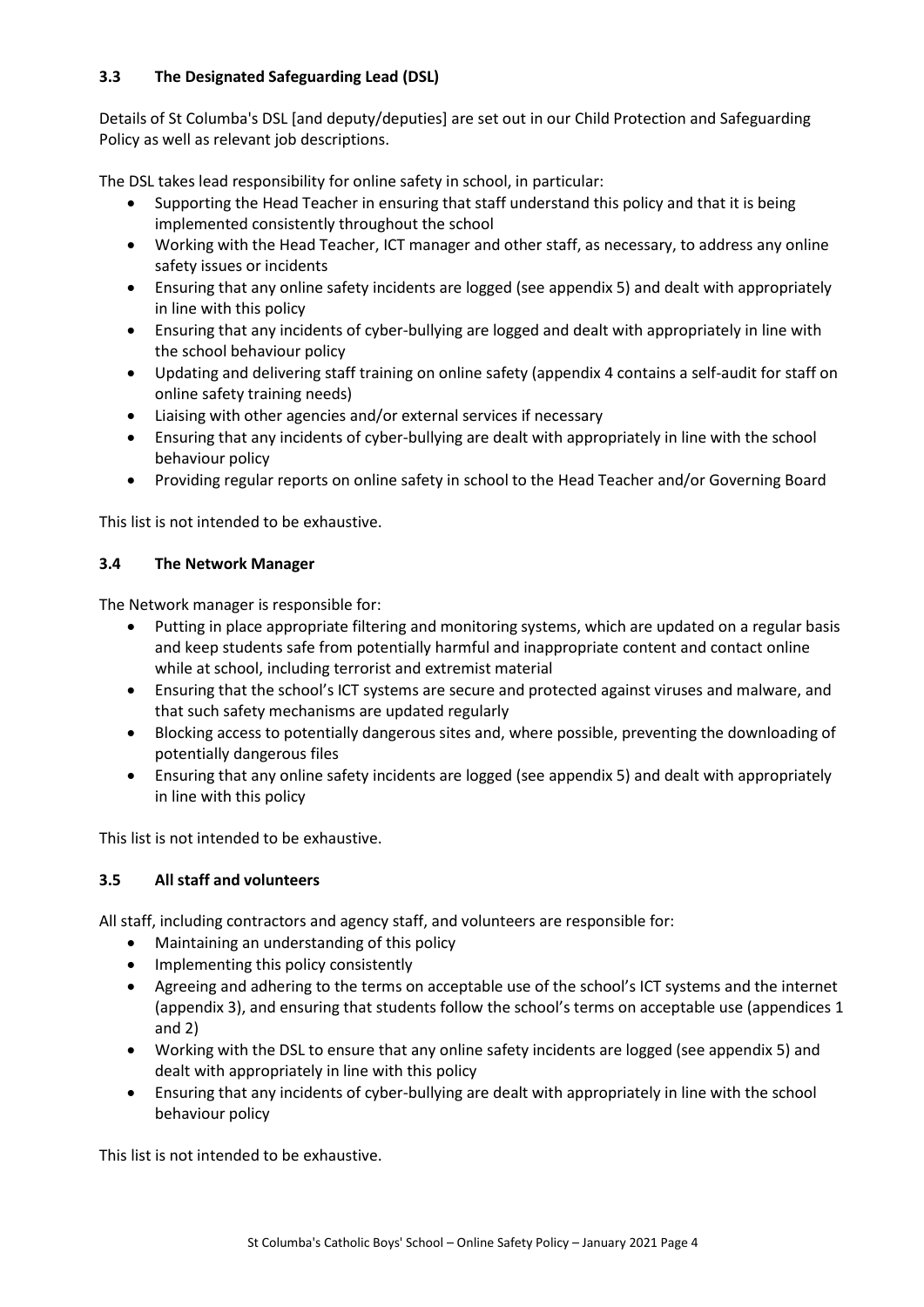### **3.6 Parents**

Parents are expected to:

- Notify a member of staff or the Head Teacher of any concerns or queries regarding this policy
- Ensure their child has read, understood and agreed to the terms on acceptable use of the school's ICT systems and internet (appendices 1 and 2)

Parents can seek further guidance on keeping children safe online from the following organisations and websites:

- What are the issues? [UK Safer Internet Centre](https://www.saferinternet.org.uk/advice-centre/parents-and-carers/what-are-issues)
- Hot topics [Childnet International](http://www.childnet.com/parents-and-carers/hot-topics)
- Parent factsheet [Childnet International](https://www.childnet.com/resources/parents-and-carers-resource-sheet)
- Healthy relationships [Disrespect Nobody](https://www.disrespectnobody.co.uk/)

## **3.7 Visitors and members of the community**

Visitors and members of the community who use the school's ICT systems or internet will be made aware of this policy, when relevant, and expected to read and follow it. If appropriate, they will be expected to agree to the terms on acceptable use (Appendix 3).

# **4. Educating students about online safety**

Students will be taught about online safety as part of the curriculum:

In Key Stage 3, students will be taught to:

- Understand a range of ways to use technology safely, respectfully, responsibly and securely, including protecting their online identity and privacy
- Recognise inappropriate content, contact and conduct, and know how to report concerns

Students in Key Stage 4 will be taught:

- To understand how changes in technology affect safety, including new ways to protect their online privacy and identity
- How to report a range of concerns

By the end of secondary school, students will know:

- Their rights, responsibilities and opportunities online, including that the same expectations of behaviour apply in all contexts, including online
- About online risks, including that any material someone provides to another has the potential to be shared online and the difficulty of removing potentially compromising material placed online
- Not to provide material to others that they would not want shared further and not to share personal material which is sent to them
- What to do and where to get support to report material or manage issues online
- The impact of viewing harmful content
- That specifically sexually explicit material (e.g. pornography) presents a distorted picture of sexual behaviours, can damage the way people see themselves in relation to others and negatively affect how they behave towards sexual partners
- That sharing and viewing indecent images of children (including those created by children) is a criminal offence which carries severe penalties including jail
- How information and data is generated, collected, shared and used online
- How to identify harmful behaviours online (including bullying, abuse or harassment) and how to report, or find support, if they have been affected by those behaviours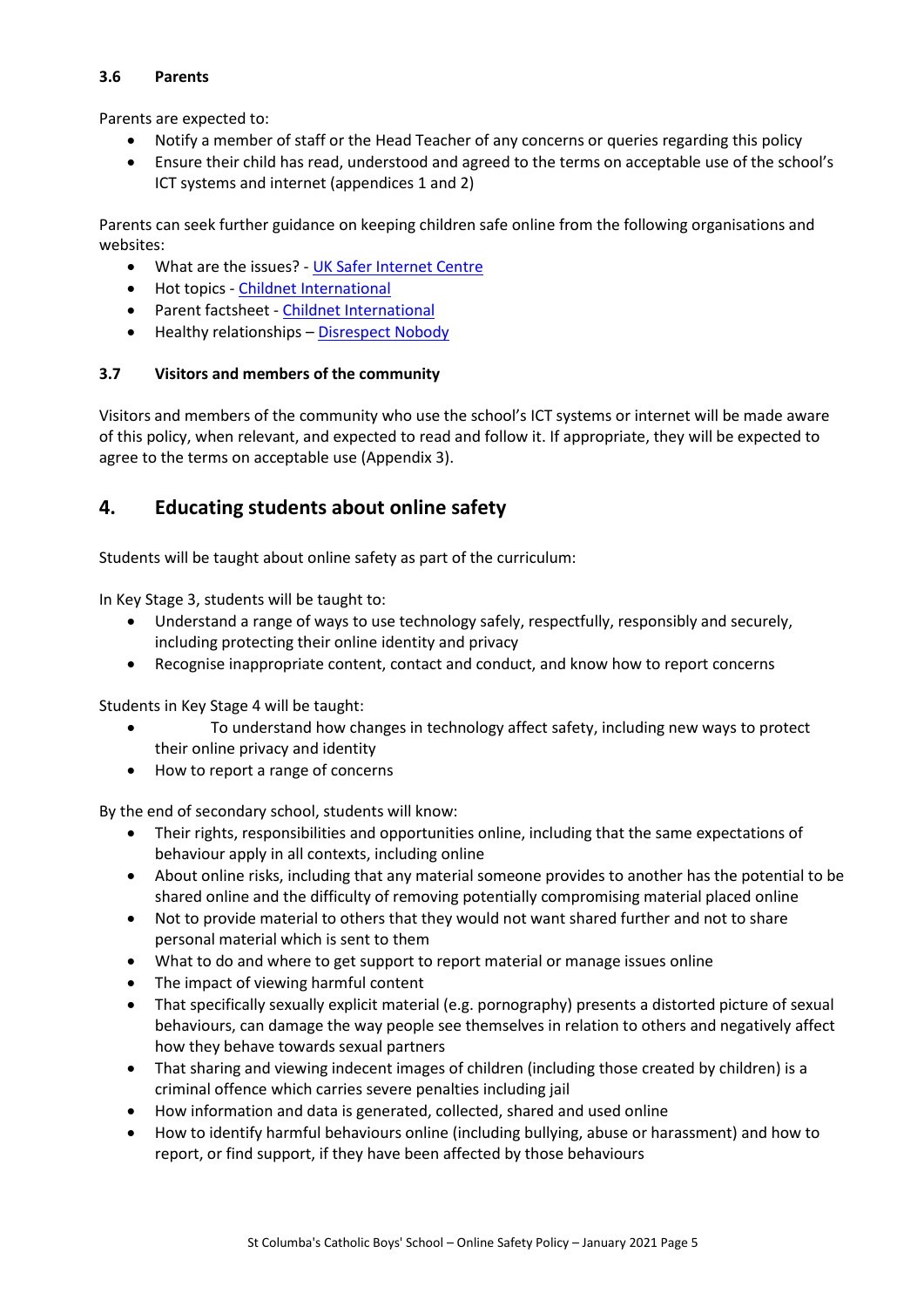The safe use of social media and the internet will also be covered in other subjects, such as personal, social, health and economic (PSHE) education, where relevant.

# **5. Educating parents about online safety**

The school will raise parents' awareness of internet safety in *Weekly News*, letters or other communications home, and in information via our website. This policy will also be shared with parents.

Online safety will also be covered during Parents' Evenings.

If parents have any queries or concerns in relation to online safety, these should be raised in the first instance with the Head Teacher and/or the DSL.

Concerns or queries about this policy can be raised with any member of staff or the Head Teacher.

## **6. Cyber-bullying**

#### **6.1 Definition**

Cyber-bullying takes place online, such as through social networking sites, messaging apps or gaming sites. Like other forms of bullying, it is the repetitive, intentional harming of one person or group by another person or group, where the relationship involves an imbalance of power. (See also the school Behaviour for Learning Policy.)

#### **6.2 Preventing and addressing cyber-bullying**

To help prevent cyber-bullying, we will ensure that students understand what it is and what to do if they become aware of it happening to them or others. We will ensure that students know how they can report any incidents and are encouraged to do so, including where they are a witness rather than the victim.

The school will actively discuss cyber-bullying with students, explaining the reasons why it occurs, the forms it may take and what the consequences can be. Form teachers will discuss cyber-bullying with their tutor groups.

Teaching staff are also encouraged to find opportunities to use aspects of the curriculum to cover cyberbullying. This includes, PHSE and other subjects where appropriate.

All staff, governors and volunteers (where appropriate) receive training on cyber-bullying, its impact and ways to support students, as part of safeguarding training (see section 11 for more detail).

The school also sends information/leaflets on cyber-bullying to parents so that they are aware of the signs, how to report it and how they can support children who may be affected.

In relation to a specific incident of cyber-bullying, the school will follow the processes set out in the school Behaviour for Learning Policy. Where illegal, inappropriate or harmful material has been spread among students, the school will use all reasonable endeavours to ensure the incident is contained.

The DSL will consider whether the incident should be reported to the police if it involves illegal material, and will work with external services if it is deemed necessary to do so.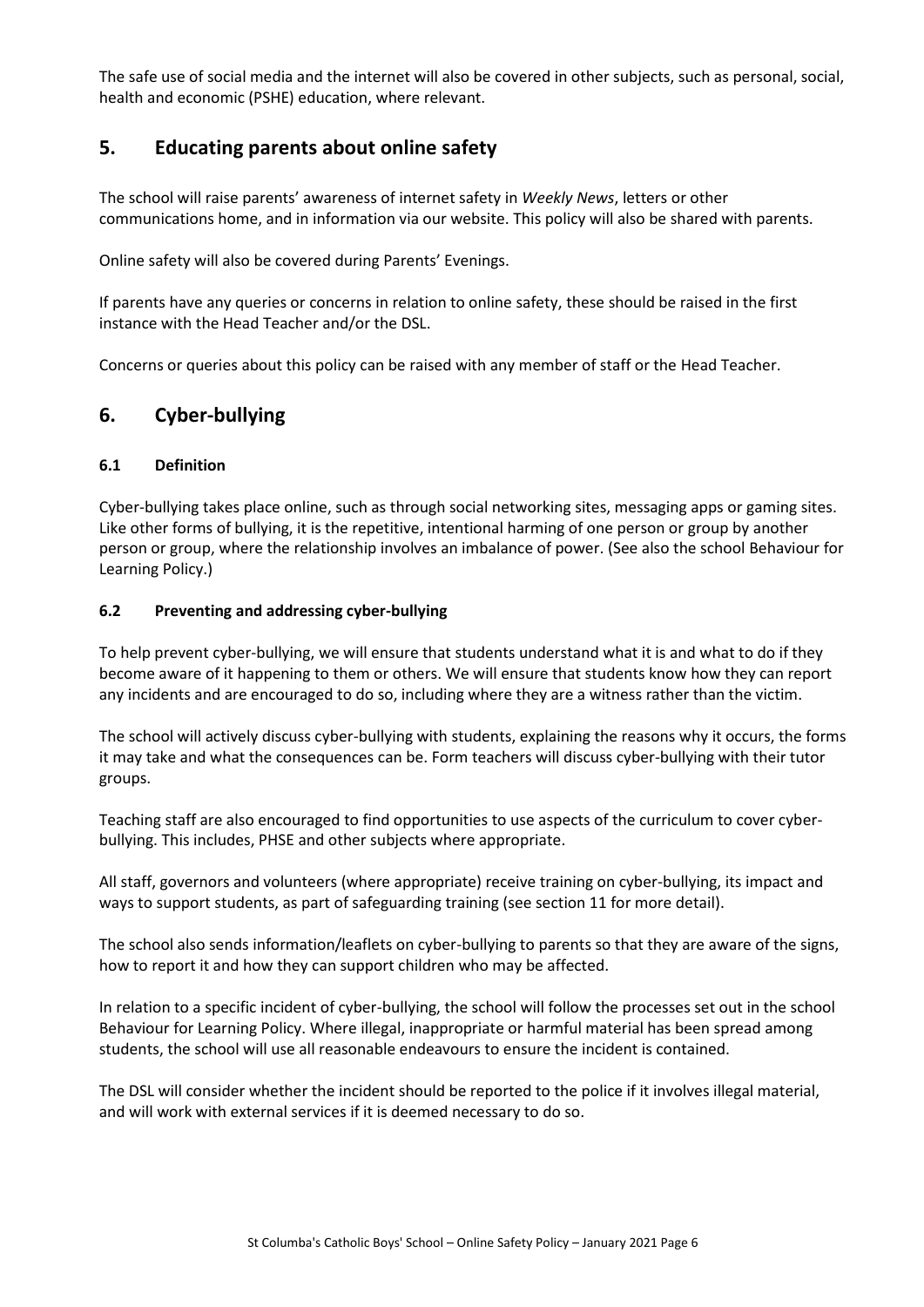#### **6.3 Examining electronic devices**

School staff have the specific power under the Education and Inspections Act 2006 (which has been increased by the Education Act 2011) to search for and, if necessary, delete inappropriate images or files on students' electronic devices, including mobile phones, iPads and other tablet devices, where they believe there is a 'good reason' to do so.

When deciding whether there is a good reason to examine or erase data or files on an electronic device, staff must reasonably suspect that the data or file in question has been, or could be, used to:

- Cause harm, and/or
- Disrupt teaching, and/or
- Break any of the school rules

If inappropriate material is found on the device, it is up to the staff member in conjunction with the DSL or other member of the senior leadership team to decide whether they should:

- Delete that material, or
- Retain it as evidence (of a criminal offence or a breach of school discipline), and/or
- Report it to the police

Any searching of students will be carried out in line with the DfE's latest guidance o[n screening, searching](https://www.gov.uk/government/publications/searching-screening-and-confiscation)  [and confiscation](https://www.gov.uk/government/publications/searching-screening-and-confiscation) and the school's COVID-19 risk assessment.

Any complaints about searching for or deleting inappropriate images or files on students' electronic devices will be dealt with through the school [complaints procedure.](https://st-columbas.bexley.sch.uk/wp-content/uploads/2020/09/StColumbasComplaintsProcedures2020.pdf)

# **7. Acceptable use of the internet in school**

All students, parents, staff, volunteers and governors are expected to sign an agreement regarding the acceptable use of the school's ICT systems and the internet (Appendices 2 and 3). Visitors will be expected to read and agree to the school's terms on acceptable use if relevant.

Use of the school's internet must be for educational purposes only, or for the purpose of fulfilling the duties of an individual's role.

We will monitor the websites visited by students, staff, volunteers, governors and visitors (where relevant) to ensure they comply with the above.

More information is set out in the acceptable use agreements in Appendices 2 and 3.

## **8. Students using mobile devices in school**

Students may bring mobile devices into school and they may be used outside during break or lunchtime but they may not be used in the school buildings unless express permission to do so is given by a member of staff for:

- Lessons
- Form time
- Clubs before or after school, or any other activities organised by the school

Any use of mobile devices in school by students must be in line with the acceptable use agreement (see Appendix 2).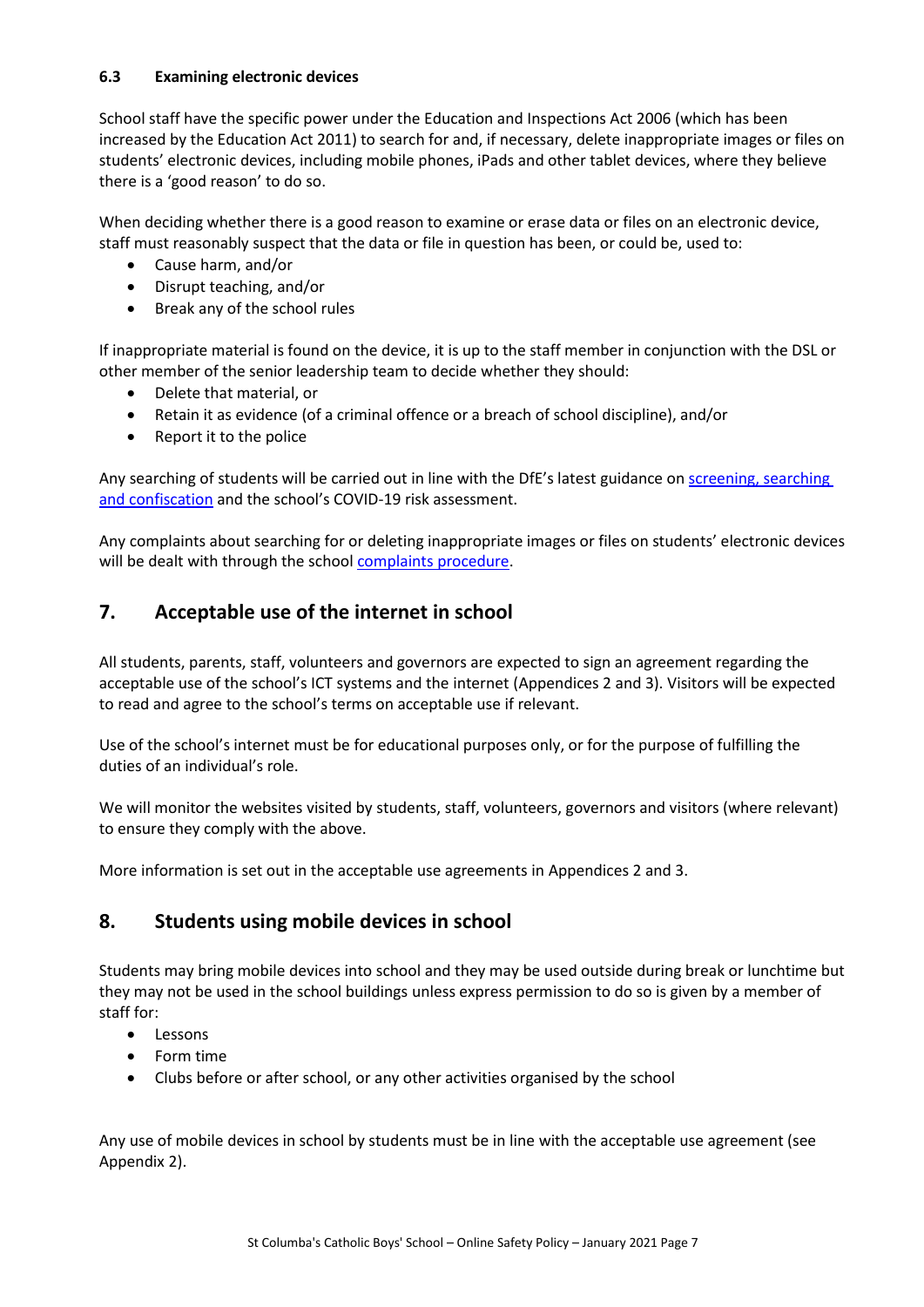Any breach of the acceptable use agreement by a student may trigger disciplinary action in line with the school behaviour policy, which may result in the confiscation of their device.

# **9. Staff using work devices outside school**

All staff members will take appropriate steps to ensure their devices remain secure. This includes, but is not limited to:

- Keeping the device password-protected strong passwords are at least 8 characters, with a combination of upper and lower-case letters, numbers and special characters (e.g. asterisk or currency symbol)
- Ensuring their hard drive is encrypted this means if the device is lost or stolen, no one can access the files stored on the hard drive by attaching it to a new device
- Making sure the device locks if left inactive for a period of time
- Not sharing the device among family or friends
- Installing anti-virus and anti-spyware software
- Keeping operating systems up to date always install the latest updates

Staff members must not use the device in any way which would violate the school's terms of acceptable use, as set out in Appendix 1.

Work devices must be used solely for work activities.

If staff have any concerns over the security of their device, they must seek advice from the Network Manager.

## **10. How the school will respond to issues of misuse**

Where a student misuses the school's ICT systems or internet, we will follow the procedures set out in our [Behaviour for Learning Policy](https://st-columbas.bexley.sch.uk/wp-content/uploads/2020/06/StColumbasBehaviourforLearningPolicy2018CV19UpdateJune2020.pdf) and Student Acceptable Use Agreement . The action taken will depend on the individual circumstances, nature and seriousness of the specific incident, and will be proportionate.

Where a staff member misuses the school's ICT systems or the internet, or misuses a personal device where the action constitutes misconduct, the matter will be dealt with in accordance with the staff code of conduct. The action taken will depend on the individual circumstances, nature and seriousness of the specific incident.

The school will consider whether incidents which involve illegal activity or content, or otherwise serious incidents, should be reported to the police.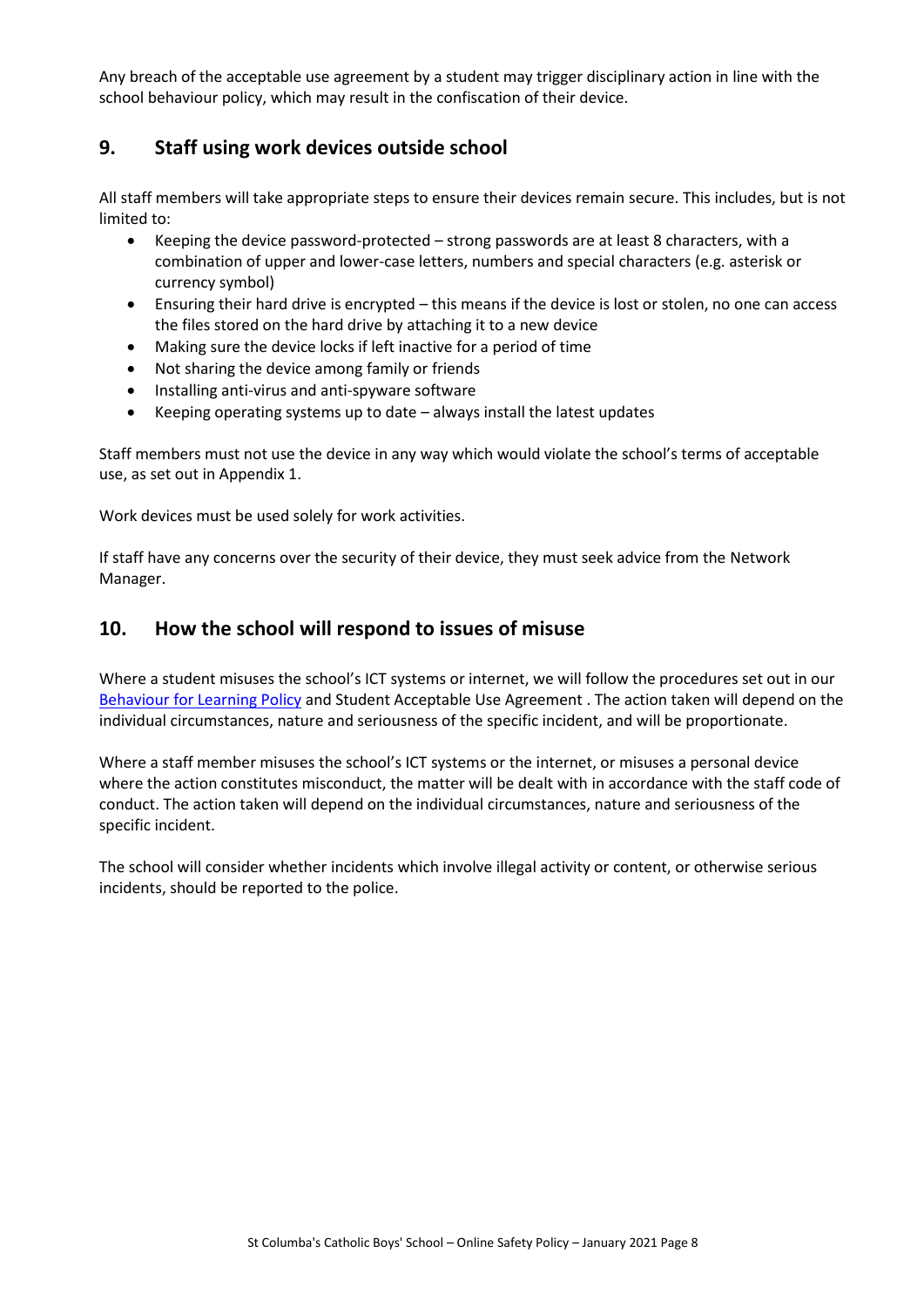# **11. Training**

All new staff members will receive training, as part of their induction, on safe internet use and online safeguarding issues including cyber-bullying and the risks of online radicalisation.

All staff members will receive refresher training at least once each academic year as part of safeguarding training, as well as relevant updates as required (for example through emails, e-bulletins and staff meetings).

The DSL [and deputy/deputies] will undertake child protection and safeguarding training, which will include online safety, at least every 2 years. They will also update their knowledge and skills on the subject of online safety at regular intervals, and at least annually.

Governors will receive training on safe internet use and online safeguarding issues as part of their safeguarding training.

Volunteers will receive appropriate training and updates, if applicable.

More information about safeguarding training is set out in our child protection and safeguarding policy.

## **12. Monitoring arrangements**

The DSL logs behaviour and safeguarding issues related to online safety. An incident report log can be found in Appendix 5.

## **13. Links with other policies**

This online safety policy is linked to our:

- Safeguarding [and Child Protection](https://st-columbas.bexley.sch.uk/wp-content/uploads/2020/04/StColumbasSafeguardingPolicyApril2020COVID19.pdf) Policy
- [Behaviour for Learning Policy](https://st-columbas.bexley.sch.uk/wp-content/uploads/2020/06/StColumbasBehaviourforLearningPolicy2018CV19UpdateJune2020.pdf)
- Staff disciplinary Procedures
- Data protection policy and privacy notices
- [Complaints procedure](https://st-columbas.bexley.sch.uk/wp-content/uploads/2020/09/StColumbasComplaintsProcedures2020.pdf)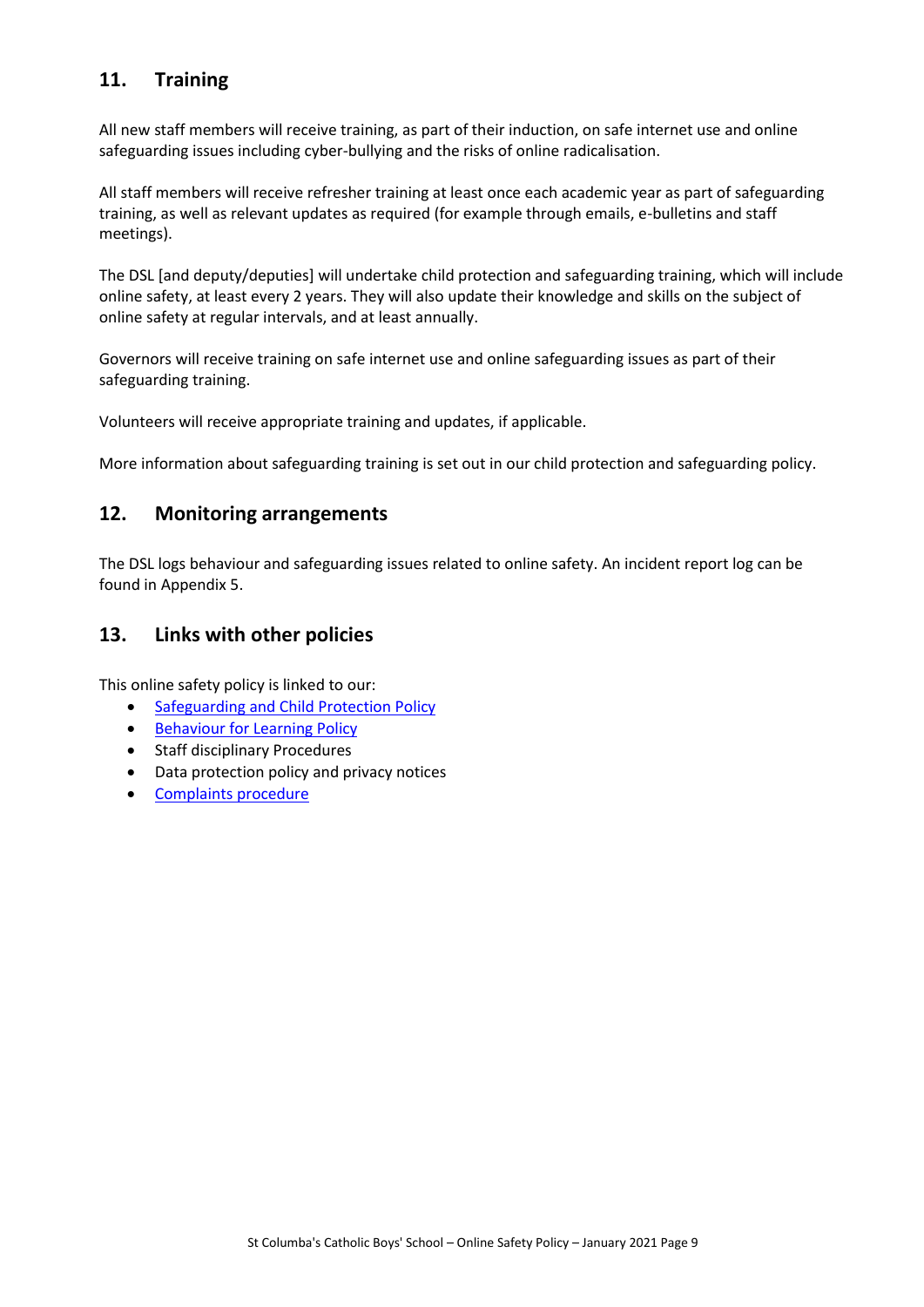## **LIST OF APPENDICES**

- **APPENDIX 1 – Staff & Volunteer Acceptable User Agreement**
- **APPENDIX 2 – Student Acceptable User Agreement**
- **APPENDIX 4 – online safety training needs – self audit for staff**
- **APPENDIX 5 – online safety incident report log**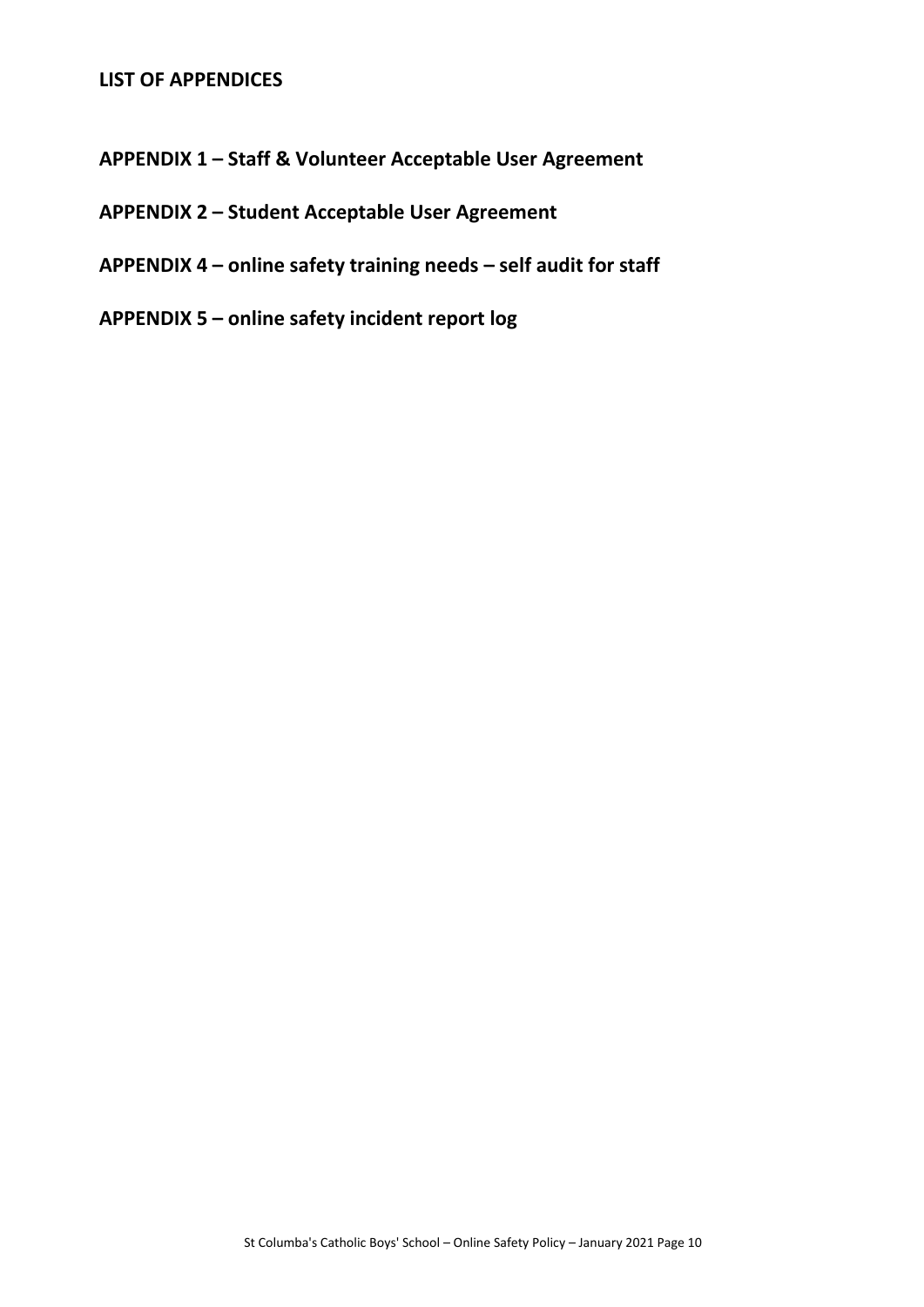# **Staff and Volunteer Acceptable User Agreement**

### **School Policy**

New technologies have become integral to the lives of children and young people in today's society, both within schools and in their lives outside school. The internet and other digital information and communications technologies are powerful tools, which open up new opportunities for everyone. These technologies can stimulate discussion, promote creativity and stimulate awareness of context to promote effective learning. They also bring opportunities for staff to be more creative and productive in their work. All users should have an entitlement to safe internet access at all times.

This Acceptable Use Policy is intended to ensure:

- That staff and volunteers will be responsible users and stay safe while using the internet and other communications technologies for educational, personal and recreational use;
- That school ICT systems and users are protected from accidental or deliberate misuse that could put the security of the systems and users at risk; and
- That staff are protected from potential risk in their use of ICT in their everyday work.

The school will try to ensure that staff and volunteers will have good access to ICT to enhance their work, to enhance learning opportunities for students learning and will, in return, expect staff and volunteers to agree to be responsible users.

#### **Acceptable Use Agreement**

I understand that I must use school ICT systems in a responsible way, to ensure that there is no risk to my safety or to the safety and security of the ICT systems and other users. I recognise the value of the use of ICT for enhancing learning and will ensure that students receive opportunities to gain from the use of ICT. I will, where possible, educate the young people in my care in the safe use of ICT and embed e-safety in my work with young people.

For my professional and personal safety:

- I understand that the school will monitor my use of the ICT systems, email and other digital communications;
- I understand that the rules set out in this agreement also apply to use of school ICT systems (eg laptops, email, VLE etc) out of school
- I understand that the school ICT systems are primarily intended for educational use and that I will only use the systems for personal or recreational use within the policies and rules set down by the school;
- I will not disclose my username or password to anyone else, nor will I try to use any other person's username and password; and
- I will immediately report any illegal, inappropriate or harmful material or incident, I become aware of, to the appropriate person.

I will be professional in my communications and actions when using school ICT systems:

- I will not access, copy, remove or otherwise alter any other user's files, without their express permission;
- I will communicate with others in a professional manner, I will not use aggressive or inappropriate language and I appreciate that others may have different opinions;
- I will ensure that when I take and / or publish images of others I will do so with their permission and in accordance with the school's policy on the use of digital / video images. I will not use my personal equipment to record these images, unless I have permission to do so. Where these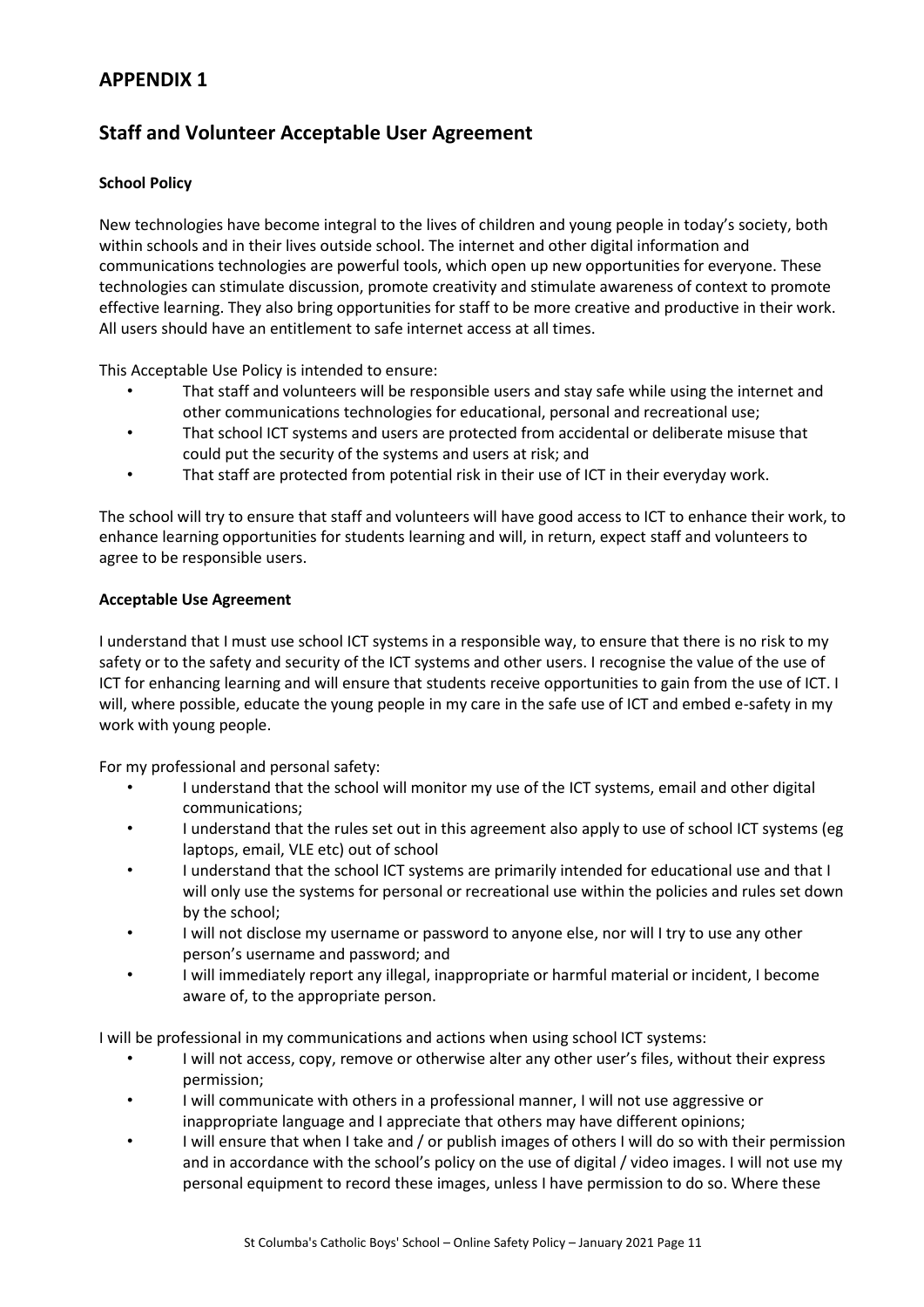images are published (e.g. on the school website / VLE) it will not be possible to identify by name, or other personal information, those who are featured;

- I will only use chat and social networking sites in school in accordance with the school's policies;
- I will only communicate with students and parents and carers using official school systems. Any such communication will be professional in tone and manner. I will not use my personal email address or social networking identity for such communications;
- I will not use my personal mobile phone to contact parents or carers unless it is an emergency and there are no official school systems available; and
- I will not engage in any on-line activity that may compromise my professional responsibilities.

The school has the responsibility to provide safe and secure access to technologies and ensure the smooth running of the school:

- When I use my personal hand held / external devices (PDAs / laptops / mobile phones / USB devices etc) in school, I will follow the rules set out in this agreement, in the same way as if I was using school equipment. I will also follow any additional rules set by the school about such use. I will ensure that any such devices are protected by up to date anti-virus software and are free from viruses
- I will not use personal email addresses on the school ICT systems;
- I will not open any attachments to emails, unless the source is known and trusted, due to the risk of the attachment containing viruses or other harmful programmes;
- I will ensure that my data is regularly backed up, in accordance with relevant school policies;
- I will not try to upload, download or access any materials which are illegal (child sexual abuse images, criminally racist material, adult pornography covered by the Obscene Publications Act) or inappropriate or may cause harm or distress to others. I will not try to use any programmes or software that might allow me to bypass the filtering / security systems in place to prevent access to such materials;
- I will not try (unless I have permission) to make large downloads or uploads that might take up internet capacity and prevent other users from being able to carry out their work;
- I will not install or attempt to install programmes of any type on a machine, or store programmes on a computer, nor will I try to alter computer settings, unless this is allowed in school policies;
- I will not disable or cause any damage to school equipment, or the equipment belonging to others;
- I will only transport, hold, disclose or share personal information about myself or others, as outlined in the School / LA Personal Data Policy (or other relevant school policy). Where personal data is transferred outside the secure school network, it must be encrypted;
- I understand that data protection policy requires that any staff or student data to which I have access, will be kept private and confidential, except when it is deemed necessary that I am required by law or by school policy to disclose such information to an appropriate authority; and
- I will immediately report any damage or faults involving equipment or software, however this may have happened.

When using the internet in my professional capacity or for school sanctioned personal use:

- I will ensure that I have permission to use the original work of others in my own work; and
- Where work is protected by copyright, I will not download or distribute copies (including music and videos).

I understand that I am responsible for my actions in and out of school:

• I understand that this Acceptable Use Policy applies not only to my work and use of school ICT equipment in school, but also applies to my use of school ICT systems and equipment out of school and my use of personal equipment in school or in situations related to my employment by the school; and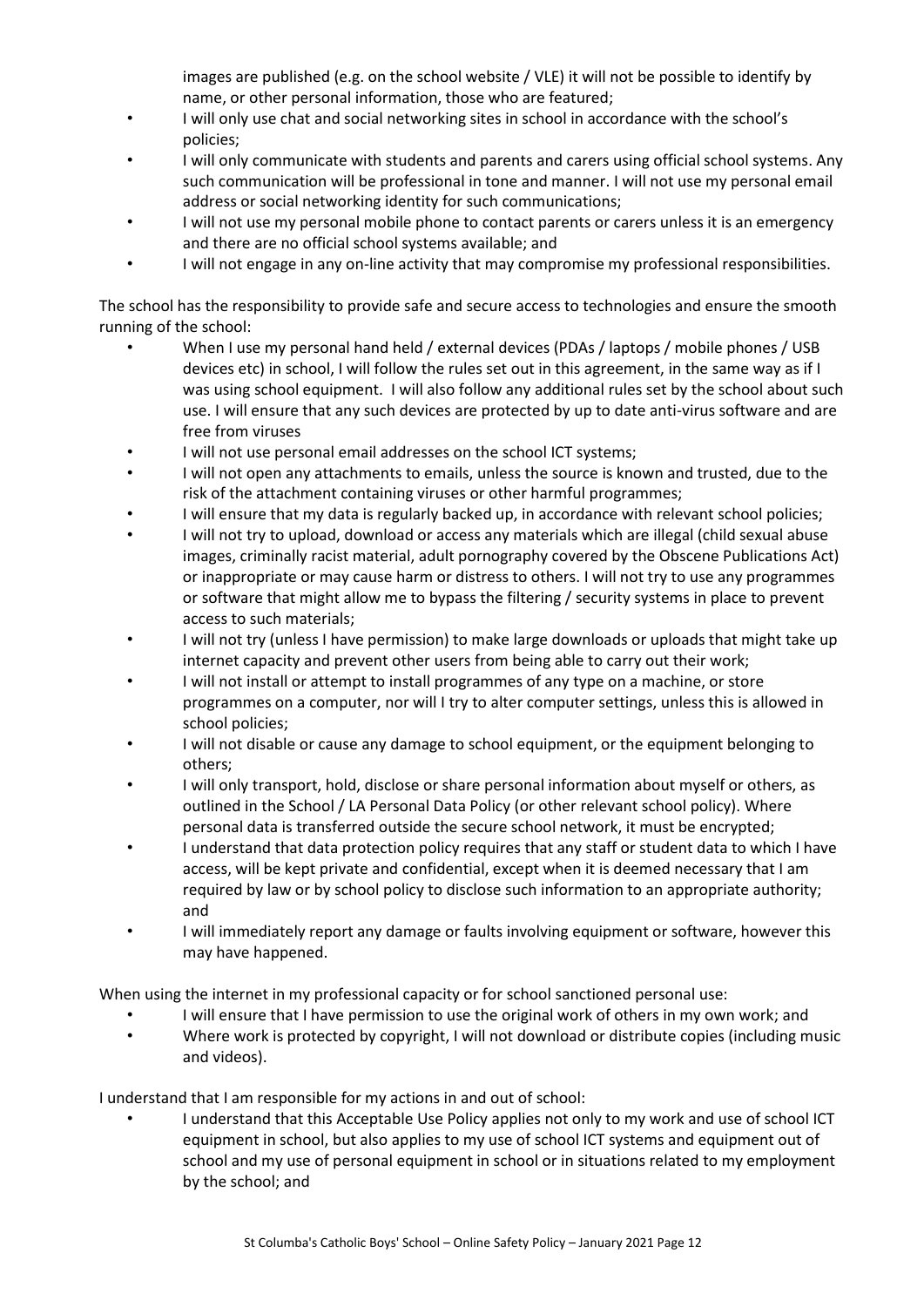• I understand that if I fail to comply with this Acceptable Use Policy Agreement, I could be subject to disciplinary action.

I have read and understand the above and agree to use the school ICT systems (both in and out of school) and my own devices (in school and when carrying out communications related to the school) within these guidelines.

Staff / Volunteer Name:……………………………………………….

Signed: ……………………………………………….

Date: **manufacturer and manufacturer and manufacturer and manufacturer and manufacturer and manufacturer and ma**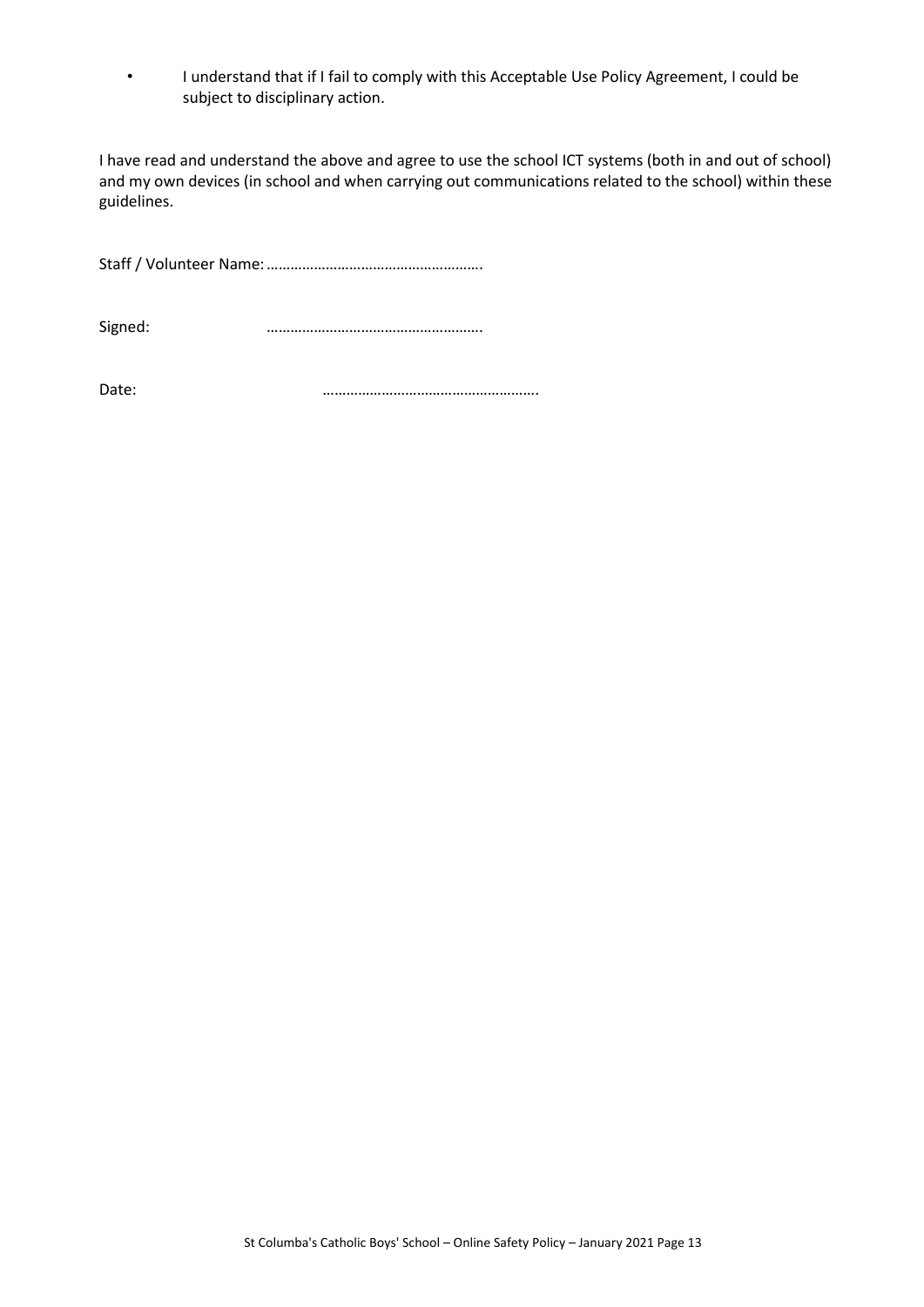# **Student Acceptable User Agreement**

## **School Policy**

New technologies have become integral to the lives of children and young people in today's society, both within schools and in their lives outside school. The internet and other digital information and communications technologies are powerful tools, which open up new opportunities for everyone. These technologies can stimulate discussion, promote creativity and stimulate awareness of context to promote effective learning. Young people should have an entitlement to safe internet access at all times.

This Acceptable Use Policy is intended to ensure:

- That young people will be responsible users and stay safe while using the internet and other communications technologies for educational, personal and recreational use;
- That school ICT systems and users are protected from accidental or deliberate misuse that could put the security of the systems and users at risk; and
- The school will try to ensure that students will have good access to ICT to enhance their learning and will, in return, expect the students to agree to be responsible users.

#### **Acceptable Use Agreement**

I understand that I must use the school ICT systems in a responsible way, to ensure that there is no risk to my safety or to the safety and security of the ICT systems and other users.

For my own personal safety:

- I understand that the school will monitor my use of the ICT systems, email and other digital communications;
- I will protect my username and password I will not share it, nor will I try to use any other person's username and password;
- I will be aware of the dangers of talking to people I do no know, when I am communicating online;
- I will not disclose or share personal information about myself or others when online;
- If I arrange to meet people I do not personally otherwise know that I have communicated with online, I will do so in a public place and take an adult with me; and
- I will immediately report any unpleasant or inappropriate material, messages or anything that makes me feel uncomfortable when I see it online.

I understand that everyone has equal rights to use technology as a resource and:

- I understand that the school ICT systems are primarily intended for educational use and that I will not use the systems for personal or recreational use unless I have permission to do so;
- I will not try (unless I have permission) to make large downloads or uploads that might take up internet capacity and prevent other users from being able to carry out their work; and
- I will not use the school ICT systems for online gaming, online gambling, internet shopping, file sharing, or video broadcasting (eg YouTube), unless I have permission of a member of staff to do so.

I will act as I expect others to act toward me:

- I will respect others' work and property and will not access, copy, remove or otherwise alter any other user's files;
- I will be polite and responsible when I communicate with others, I will not use strong, aggressive or inappropriate language and I appreciate that others may have different opinions; and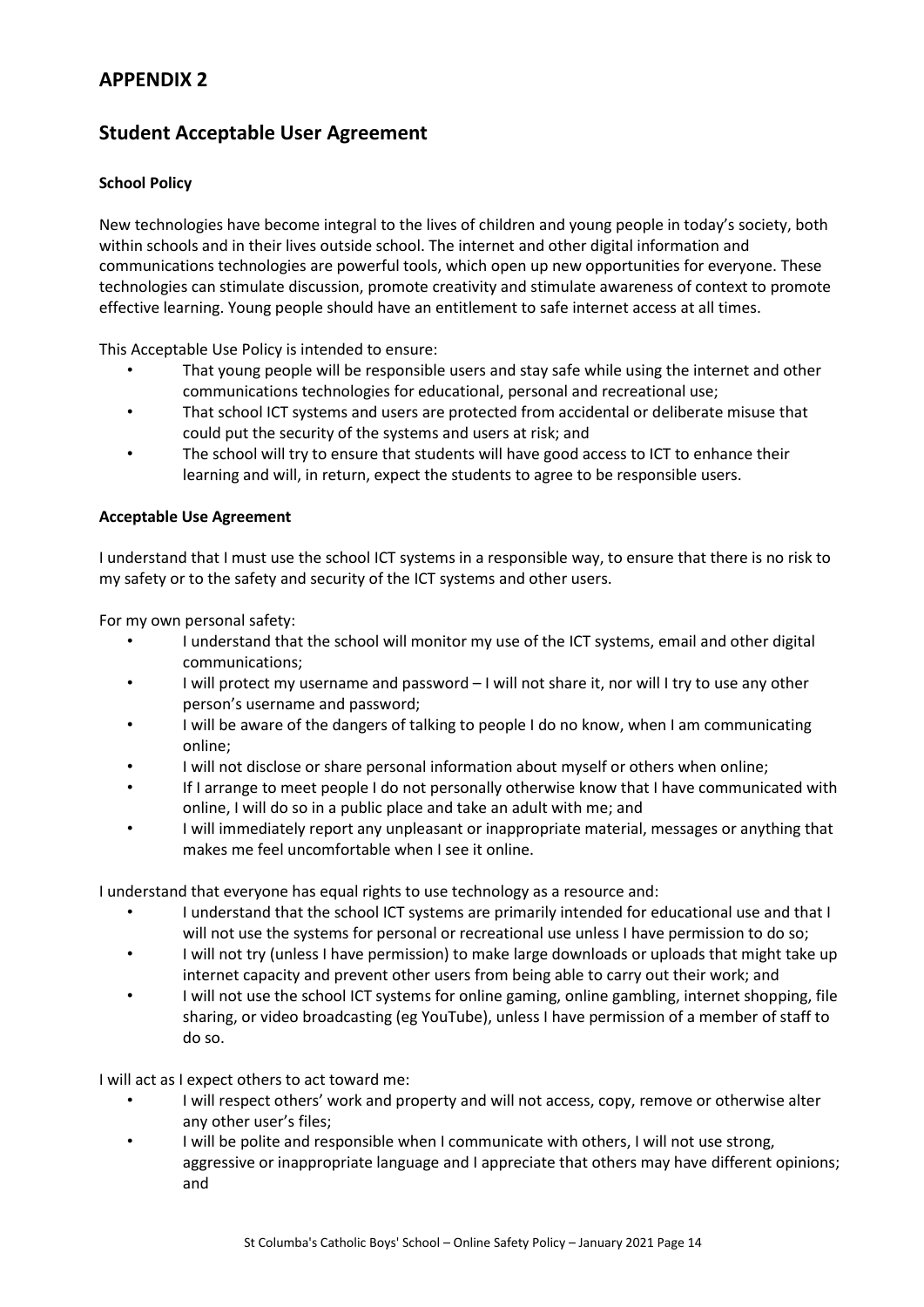• I will not take or distribute images of anyone without their permission.

I recognise that the school has a responsibility to maintain the security and integrity of the technology it offers me and to ensure the smooth running of the school:

- I will only use my personal hand held / external devices (mobile phones/ USB devices etc) in school if I have permission; I understand that, if I do use my own devices in school, I will follow the rules set out in this agreement, in the same way as if I was using school equipment.
- I understand the risks and will not try to upload, download or access any materials which are illegal or inappropriate or may cause harm or distress to others, nor will I try to use any programmes or software that might allow me to bypass the filtering / security systems in place to prevent access to such materials;
- I will immediately report any damage or faults involving equipment or software, however this may have happened to the teacher supervising;
- I will not open any attachments to emails, unless I know and trust the person or organisation who sent the email, due to the risk of the attachment containing viruses or other harmful programmes;
- I will not install or attempt to install programmes of any type on a machine, or store programmes on a computer, nor will I try to alter computer settings; and
- I understand it is strictly prohibited to use chat rooms and social networking sites on the school grounds.

When using the internet for research or recreation, I recognise that:

- I should ensure that I have permission to use the original work of others in my own work
- Where work is protected by copyright, I will not try to download copies (including music and videos) unless sources are cited or otherwise instructed to do so; and
- When I am using the internet to find information, I should take care to check that the information that I access is accurate, as I understand that the work of others may not be truthful and may be a deliberate attempt to mislead me.

I understand that I am responsible for my actions, both in and out of school:

- I understand that the school also has the right to take action against me if I am involved in incidents of inappropriate behaviour, that are covered in this agreement, when I am out of school and where they involve my membership of the school community (examples would be cyber-bullying, use of images or personal information); and
- I understand that if I fail to comply with this Acceptable Use Agreement, I will be subject to disciplinary action.

Please complete the sections on the next page to show that you have read, understood and agree to the rules included in the Acceptable Use Agreement. If you do not sign and return this agreement, access will not be granted to school ICT systems.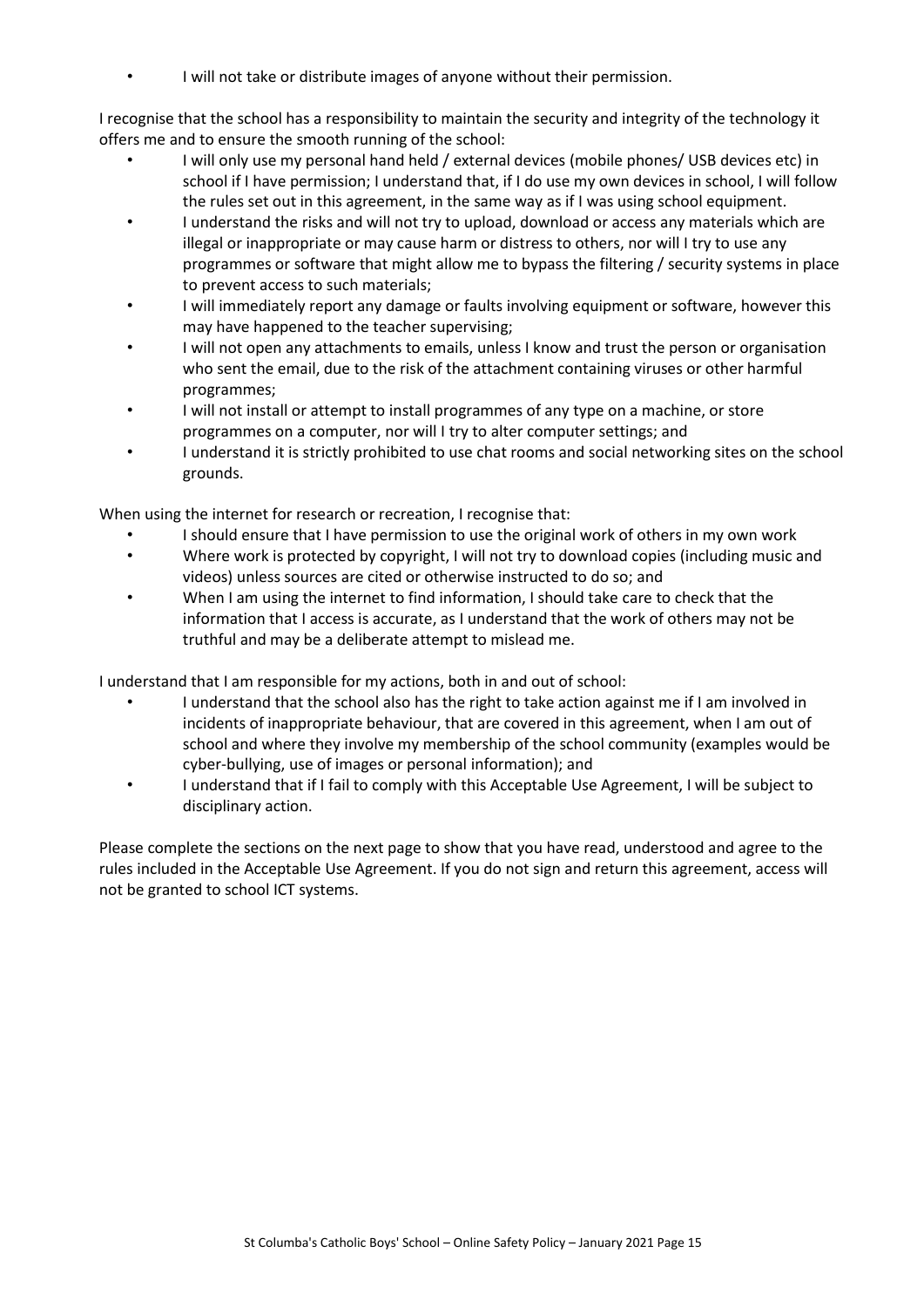# **Student Acceptable Use Agreement Form**

This form relates to the student Acceptable Use Agreement, to which it is attached.

Please complete the sections below to show that you have read, understood and agree to the rules included in the Acceptable Use Agreement. If you do not sign and return this agreement, access will not be granted to school ICT systems.

I have read and understand the above and agree to follow these guidelines when:

- I use the school ICT systems and equipment (both in and out of school);
- I use my own equipment in school (when allowed) eg mobile phones, PDAs, cameras etc; and
- I use my own equipment out of school in a way that is related to me being a member of this school eg communicating with other members of the school, accessing school email, VLE, website etc.

| Name of Student: |      |
|------------------|------|
| Form:            |      |
| Signed:<br>      |      |
| Date:            | <br> |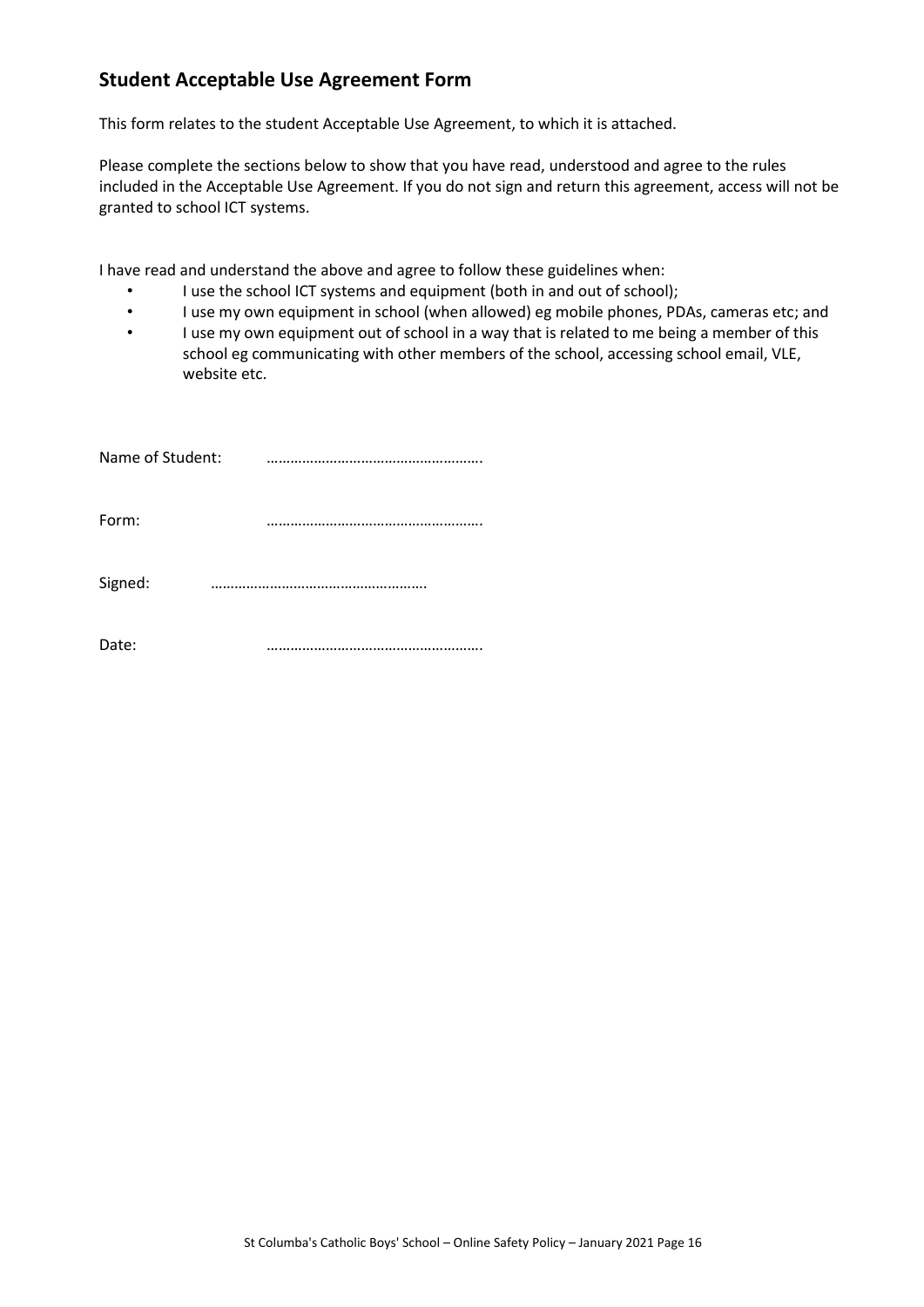| ONLINE SAFETY TRAINING NEEDS AUDIT                                                                            |                                    |  |  |  |  |
|---------------------------------------------------------------------------------------------------------------|------------------------------------|--|--|--|--|
| Name of staff member/volunteer:                                                                               | Date:                              |  |  |  |  |
| <b>Question</b>                                                                                               | Yes/No (add comments if necessary) |  |  |  |  |
| Do you know the name of the person who has lead<br>responsibility for online safety in school?                |                                    |  |  |  |  |
| Do you know what you must do if a student approaches<br>you with a concern or issue?                          |                                    |  |  |  |  |
| Are you familiar with the school's acceptable use<br>agreement for staff, volunteers, governors and visitors? |                                    |  |  |  |  |
| Are you familiar with the school's acceptable use<br>agreement for students and parents?                      |                                    |  |  |  |  |
| Do you regularly change your password for accessing the<br>school's ICT systems?                              |                                    |  |  |  |  |
| Are you familiar with the school's approach to tackling<br>cyber-bullying?                                    |                                    |  |  |  |  |
| Are there any areas of online safety in which you would like<br>training/further training?                    |                                    |  |  |  |  |